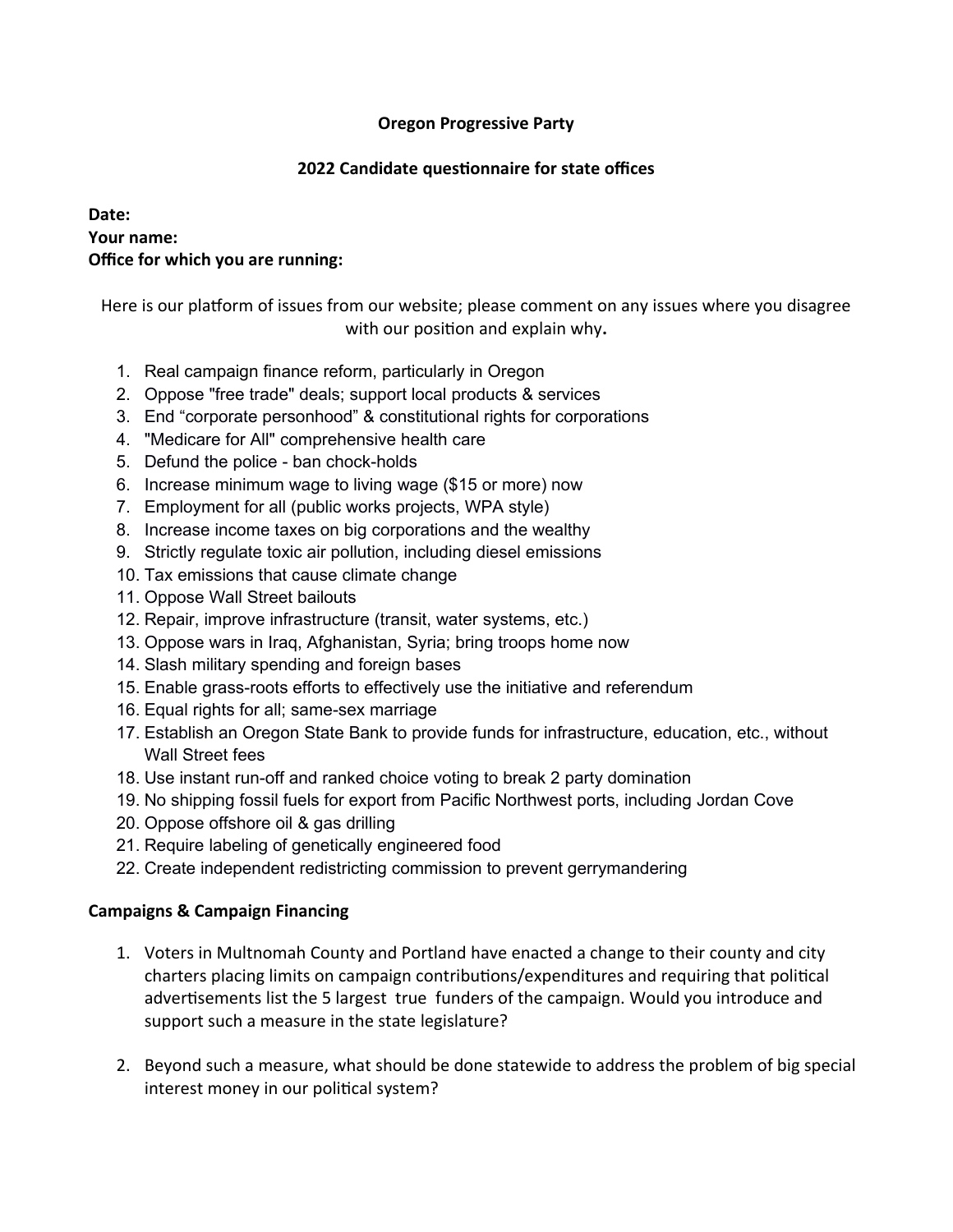- 3. The Federal Election Commission recently wrote policy allowing financing by foreign interests in state ballot measures. Would you support enactment of state law banning such participation?
- 4. Should the Oregon Legislature adopt an Article V call for a conventional convention to amend the U.S. Constitution to declare that corporations are not persons, that money is not speech, and that campaign contributions and expenditures, at all levels of government, can be limited?
- 5. How would you change the redistricting process for the Oregon Legislature and U.S. Congress seats from Oregon?
	- a. Should Oregon adopt an independent citizen redistricting commission to draw districts for seats in the Oregon Legislature and U.S. Congress?
- 6. Which of the following changes to the initiative process could you support? Why/ Why not?
	- a. Should changes be made so that signatures can be gathered in conditions of pandemic and post-pandemic? What changes?

Oregon law requires that signatures be gathered by means of close personal contact. The circulator must "witness" each signature (must see the flow of ink onto paper) and must form a belief that the signer is an Oregon registered voter. People are naturally reluctant to accept being handed a clipboard that has been very recently handled by untold number of other persons. Circulators report that it is now much more difficult to gather signatures in Oregon on any petition..

b. Should Oregon adopt the "initiative primary"?

With an initiative primary, proposed measures that have received some number of voter signatures would be printed in the Voters' Pamphlet for the primary election, along with their ballot titles. The primary ballot would list each such proposed measure, and voters could affix their signatures on any of them by filling in the oval next to each one. Proposed measures receiving enough signatures would be placed on the November ballot.

- c. Should Oregon allow voters to sign petitions over the internet, similar to the way voters can currently change their voter registrations over the internet?
- d. Should chief petitioners be allowed to mail out or otherwise distribute "single signature sheets"?

Today a single person who wants to sign a signature sheet for an initiative or referendum must sign it twice, and the instructions are confusing. Oregon used to have a type of sheet that accepted a single voter signature, but the Oregon Legislature in 2019 repealed it. The Legislature has never allowed such "single signature" sheets to be mailed to voters.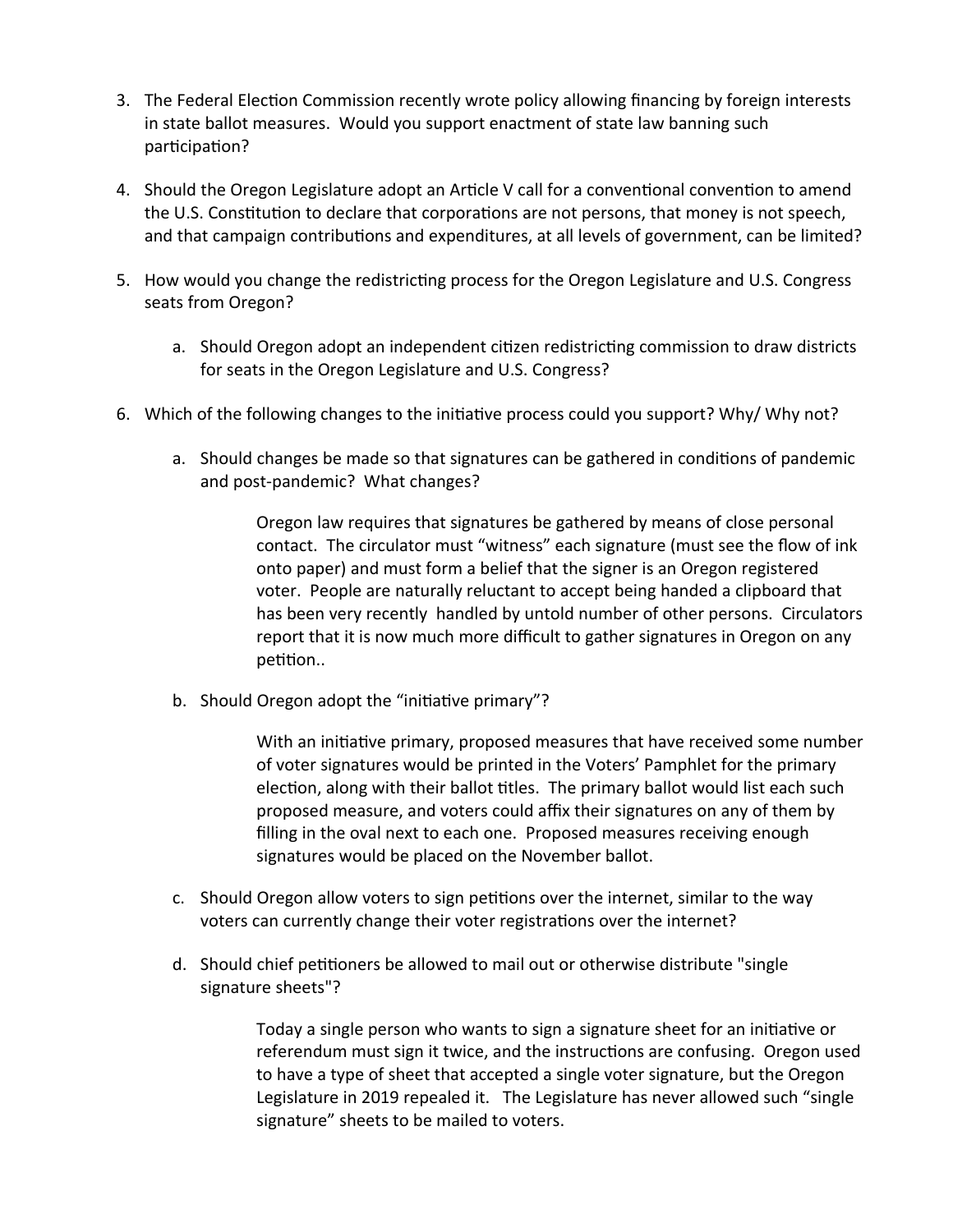- e. Should state law require county clerks to place on the ballot all measures for which sufficient signatures have been verified?
- 7. Which of the following changes to the election system should be implemented? Why/ Why not?
	- a. Should Oregon require that political ads identify the largest donors paying for them?
	- b. Should Oregon adopt a system of public funding of campaigns, similar to Seattle's voucher system or Portland's contribution-match system?
	- c. Should Oregon require that all elections be conducted using a form of instant runoff voting, such as ranked-choice voting or STAR voting?

## **Taxation/ Government Financing**

- 8. Many states are looking at creating public banks. Do you support the creation of an Oregon State Bank? Do you support legislation which would allow creation of municipal public banks?
- 9. How should Oregon's tax structure be changed in order to support the activities of the state?
- 10. Which of the following changes to Oregon's tax structure could you support? Why/ Why not?
	- a. Should the state charge a business license (revenue) tax to apply only to the largest corporations with sales in the state?
	- b. Should Oregon eliminate the mortgage deduction on second homes? If so, should there also be a limit on how much of a primary residence value should be allowed to be deducted?
	- c. Should the Kicker system of tax refunds be eliminated or otherwise reformed? How? For individuals? For businesses?
	- d. How would you address the problem of corporations offshoring corporate profits in order to avoid paying state taxes?
	- e. Oregon grants tax credits to those in the lowest tax brackets. Should those credits be made refundable?
- 11. What should be done to or with the PERS system?
- 12. Oregon has a sort-of progressive tax system, although it has among the highest taxes upon persons living at or near the poverty level. Oregon still taxes the first dollar earned. Should that be changed, and how would that be done?
- 13. The Oregon Legislature in every biennium appropriates directly to the Democratic and Republican party "caucuses" in the Legislature approximately \$6 million. Should that stop?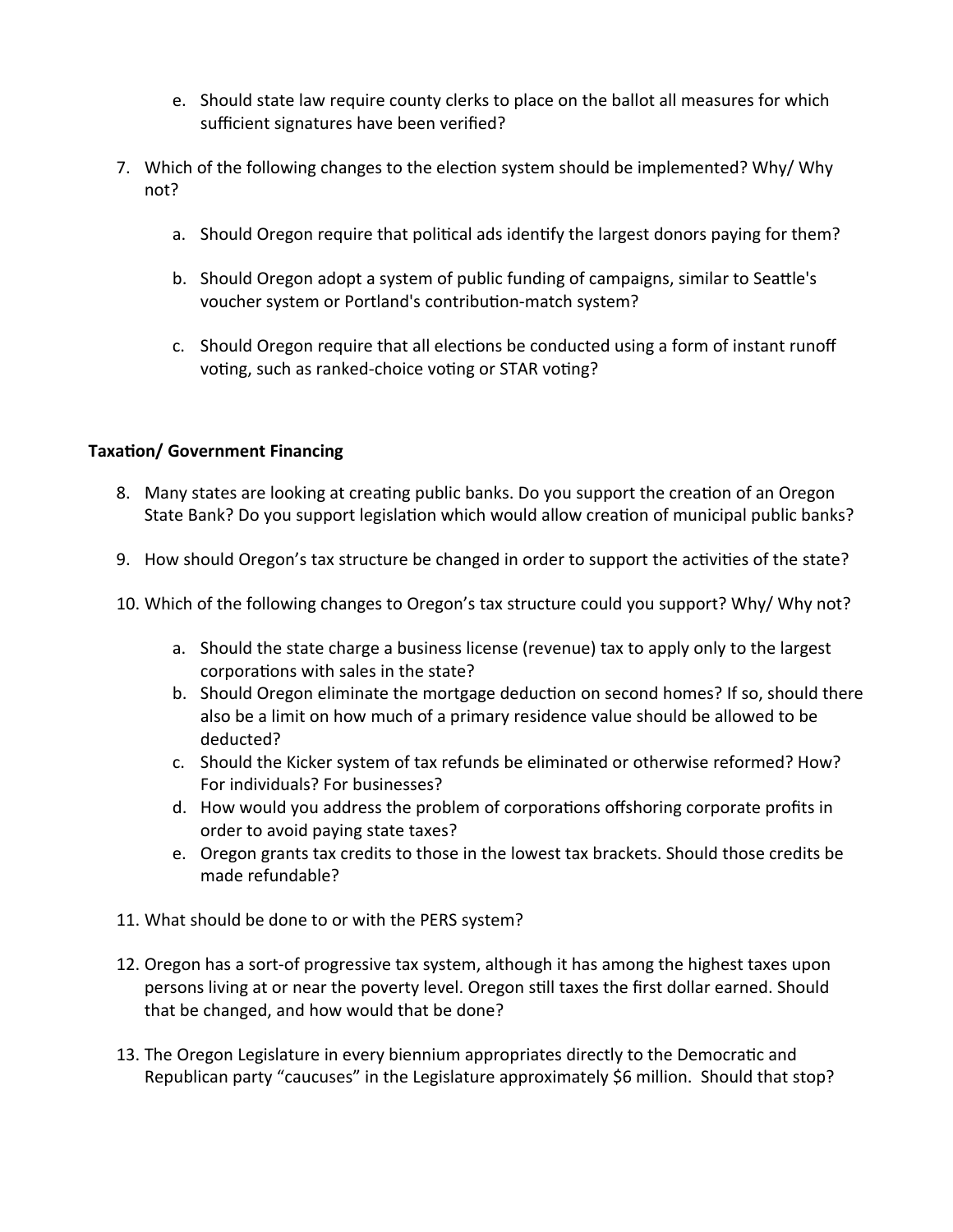14. Do you support or oppose changes in state child labor law, due to the shortage of workers in the era of COVID-19?

## **Small Business**

15. What measures do you believe the State of Oregon should adopt to help small businesses recover from Covid?

## **Farming/ Forestry/Agriculture**

- 16. In spite of the clear cutting rules put in place during the 1990s, clear cutting continues in our forests. What laws/policies would you support in this regard?
- 17. Two State ballot initiatives have been proposed Protect Forest Waters from Clearcut Logging and Protect Forest Waters from Aerial Pesticide Spray. Are these ideas you support? Please explain.

Should new Confined Animal Farms (CAFO) operations in Oregon be banned; should existing CAFOs be forced to close down?

#### **Rent/ Housing**

- 18. Describe how the Legislature should address the issue of homelessness and affordability of housing?
- 19. Oregon is said to have a problem of missing middle housing. How might that problem be addressed?
- 20. Oregon has a problem of housing the poor. How might that problem be addressed?
- 21. Which of the following Rental/housing measures from the 2021 Legislature would you support? Why/Why not?
	- a. HB2677: Remove the state preemption on rent control.

https://olis.oregonlegislature.gov/liz/2021R1/Measures/Overview/HB2677

b. Support HB2367: Right to Rest Act.

<https://olis.oregonlegislature.gov/liz/2021R1/Measures/Overview/HB2367>

c. End no cause evictions/close eviction loophole HB2372"

https://olis.oregonlegislature.gov/liz/2021R1/Measures/Overview/HB2372

d. HB2761: publish info on landlord/tenant contracts.

https://olis.oregonlegislature.gov/liz/2021R1/Measures/Overview/HB2761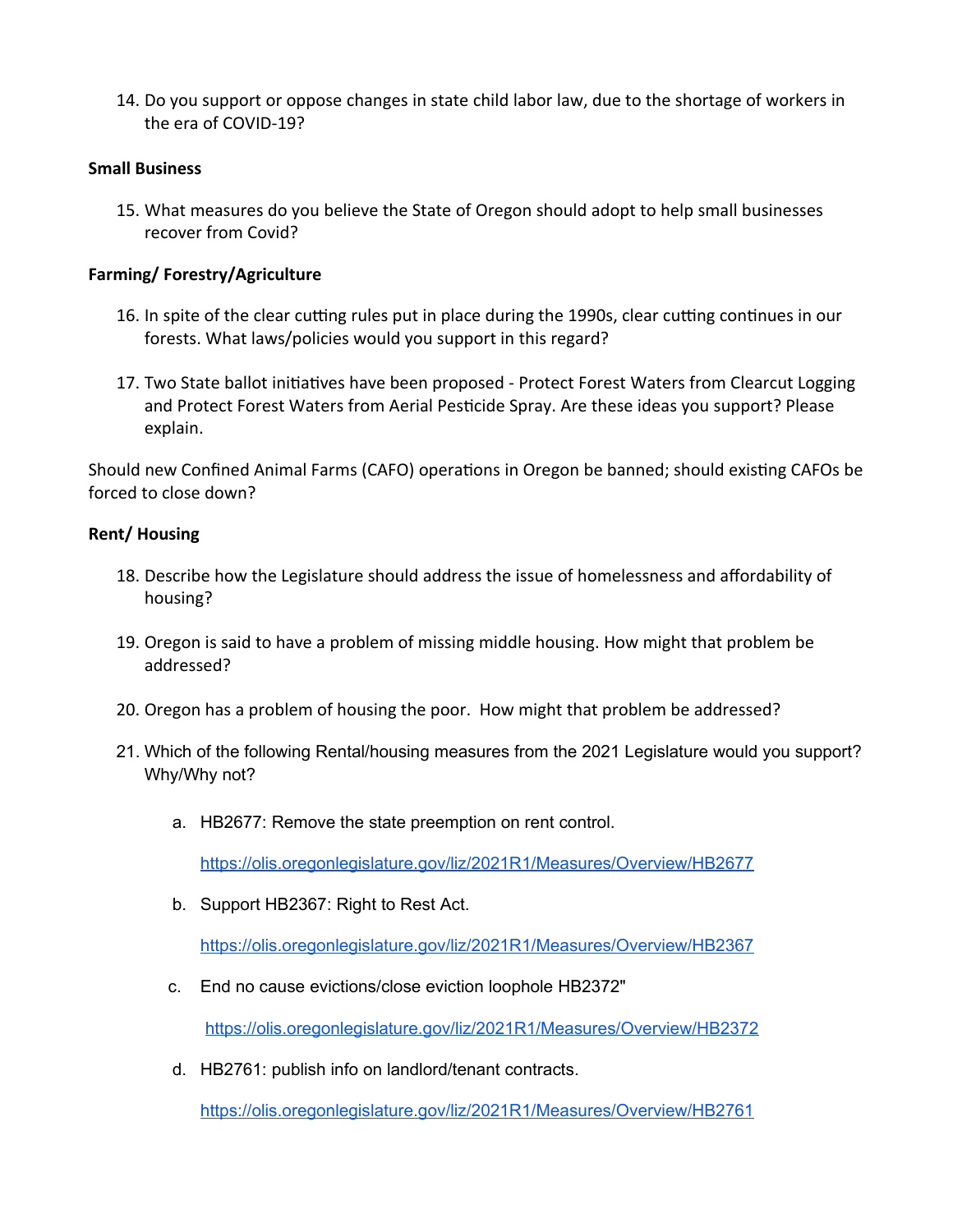#### **Public Safety**

- 22. Fifty Oregon Women of Color have signed onto a letter condemning People for Portland and calling on activists to support the movement for racial justice, including calling on the City of Portland to divest its militarized police force and prioritize public safety in ways that support and uplift people of color. What is your vision for the future of public safety in Portland?
- 23. Do you support repealing Measure 11, Oregon's Mandatory Minimum Law? If elected, what will you do to achieve this?

#### **Transportation/ Infrastructure**

- 24. Oregon's Infrastructure needs some modernization. What should the priority types of projects regarding infrastructure be? How should those projects be paid for?
- 25. Methane production is a major problem with a large part of it being generated via the transportation system. What changes in the transportation system would you support to address this problem?

#### **Climate Change/ Environment**

- 26. A Green New Deal has been proposed for Oregon. Would you support implementation of its seven policy proposals? Why or why not? What policies do you support for addressing the climate crisis by the state of Oregon?
- 27. Should the State of Oregon commit to 100% renewable electric generation by 2035?
- 28. Recently the City of Berkeley CA banned the use of natural gas in new low rise residential construction. Would you support such a ban by the State of Oregon?
- 29. A major source of climate-altering (and cancer-causing) emissions is diesel trucks, particularly delivery trucks operating in urban areas. Several European cities have banned diesel trucks and require deliveries be made with human- and electric-powered tricycles or quadricycles. Using such vehicles reduces emissions by over 90% (while also delivering packages faster and reducing parking problems and traffic congestion). Should Oregon cities restrict operation of fossil fuel-powered delivery trucks?

#### **OHP/ Medicare**

- 30. What measures should the state legislature take to improve Medicare and/or the Oregon health Plan? Beyond what the State might do, what is your position addressing healthcare?
- 31. Should Oregon allow the importation of drugs from Canada in order to lower the price of drugs? What other proposals would you suggest to lower the price of drugs and medicines?

#### **Miscellaneous**